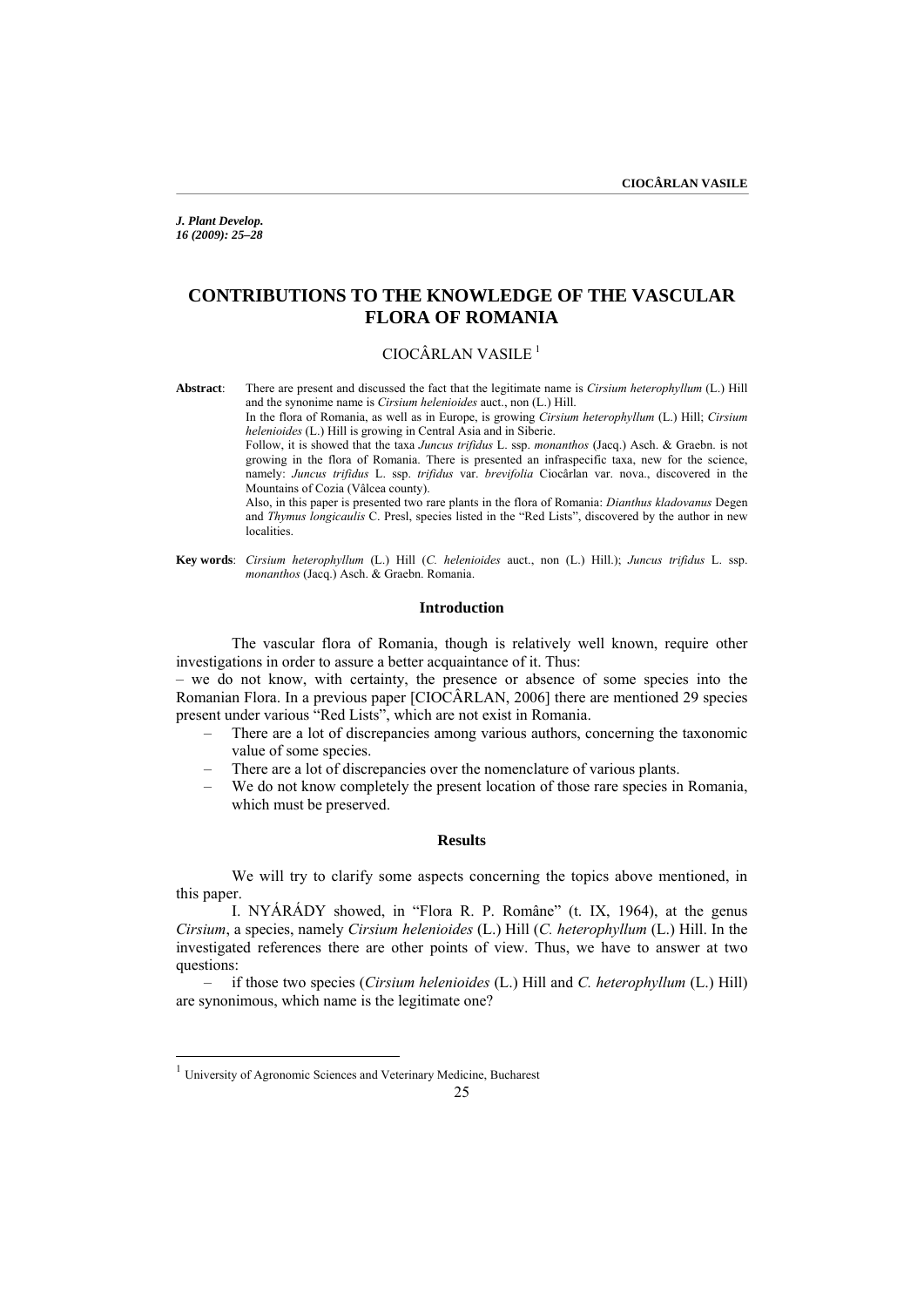#### **CONTRIBUTIONS TO THE KNOWLEDGE OF THE VASCULAR FLORA OF ROMANIA**

– if those two species (*Cirsium helenioides* (L.) Hill and *C. heterophyllum* (L.) Hill) are different, which species is growing in flora of Romania?

 In order to clarify these aspects we have seen a lot of botanical references and a great number of herbarium sheets were examined, including the Herbarium of the Cluj-Napoca University (CL). In the botanical references there are four points of view, namely:

- 1. those two plant species are synonymous, having the species *C. helenioides* (L.) Hill on the first position and *C. heterophyllum* (L.) Hill as a synonime name [NYÁRÁDY, 1964; WERNER, 1976; POPESCU & SANDA, 1998; OPREA, 2005];
- 2. those two plant species are synonymous having the species *C. heterophyllum* (L.) Hill on the first position and *C. helenioides* (L.) Hill as a synonime name [PRODAN, 1939; BORZA, 1949; CIOCÂRLAN, 2000; BELDIE, 1979; LOPEZ & JIMENEZ, 1974; SZAFER & al., 1986; FISCHER, 1994, SENGHAS & SEYBOLD, 2000];
- 3. those two plant species are synonymous having the species *C. heterophyllum* (L.) Hill on the first position and *C. helenioides* auct., non (L.) Hill as a synonime name [LAMBINON & al., 1992; KERGUÉLEN, 1993; STACE, 2001];
- 4. those two plant species are different [CHARADZE, 1963; LAMBINON & al., 1992; KERGUÉLEN, 1993; STACE, 2001].

 It is worth to be mentioned that Stace in "New flora of the British Isles" (2001) did not follow the point of view from "Flora Europaea", t. 4 (1976).

 In conclusion, in flora of Romania, as well as in flora of Europe, is growing the species *Cirsium heterophyllum* (L.) Hill. The other species, *Cirsium helenioides* (L.) Hill, is growing in central Asia and Siberie [CHARADZE, 1963].

II. *Juncus trifidus* L.

 In the references there are different points of view. Thus, in the "Flora of Romania", different authors [PRODAN, 1939); BORZA, 1949] are not presenting any infraspecific taxa at *Juncus trifidus* L.

Later on, other authors [GRINTESCU, 1966; BELDIE, 1979; POPESCU & SANDA, 1998; CIOCÂRLAN, 2000; OPREA, 2005], presents at *J. trifidus* L. a subspecies, namely: subsp. *monanthos* (Jacq.) Asch. & Graebn.

 In order to clarify this controversy among the Romanian authors, the botanical references, as well as the herbarium sheets, were examined.

 The results of our analyses indicate that in the flora of Romania does not grow the taxa *J. trifidus* L. subsp. *monanthos* (Jacq.) Asch. & Graebn. This infrataxa is growing as a matter of fact in the Alps and Appennins, only [SNOGERUP, 1980; ZÁNGERI, 1976].

 We will present the main differential features between *J. trifidus* L. ssp. *trifidus* and *J. trifidus* L. subsp. *monanthos* (Jacq.) Asch. & Graebn.

- Basal leaves without lamina or having a very short lamina, to 1 cm, setaceous. The stem leaves (bracteals) longer than the inflorescence, which has 2-4 flowers. Tepals of 3-4 mm. A calcifugal taxa ……………………..*J. trifidus* L. ssp. *trifidus*
- Basal leaves with a lamina to 10-15 cm (Fig. 1). The stem leaves (bracteals) are exceed the inflorescence a little. Solitary flowers. Tepals of 4-5 mm. A calcicolous taxa ........................................*J. trifidus* L. ssp. *monanthos* (Jacq.) Asch. & Graebn.

Obs. in "Flora Italica" [ZÁNGERI, 1976] and "Flora of Austria" [ADLER, 1994] this taxa is given as a species: *J. monanthos* Jacq.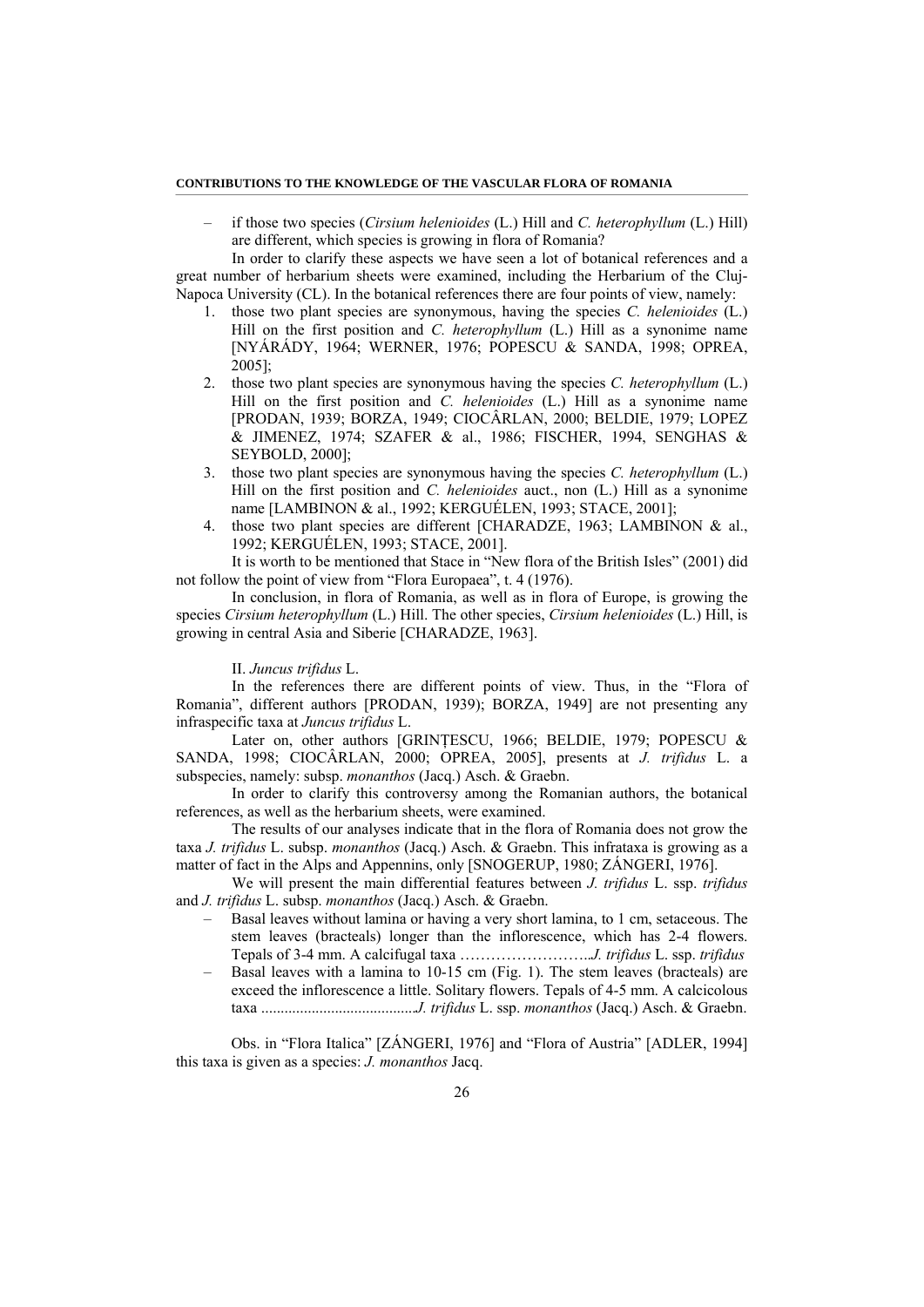The author of this paper collected from the Mountain of Cozia (Southern Carpathians, Romania), in 1987, two different individuals of *J. trifidus*. As a consequence of the analyss on those two different individuals, the author showed that an individual represents the typical species *J. trifidus* L. ssp. *trifidus* and the second one represents a new variety at *J. trifidus* L. ssp. *trifidus*. This new individual has the stem leaves (bracteals)  $\pm$ equals with the inflorescence (Fig. 2).

*J. trifidus* L. ssp. *trifidus* var. *brevifolia* Ciocârlan var. nova.

Folia caulis (bracteae)  $\pm$  aequals cum inflorescentia.

 Holotypus in Herb. Univ. Sci. Agron. Bucureşti conservatur. Montes Cozia, circa 1660 m alt. Romania.

 III. We present two rare plants in the flora of Romania; both of them are listed on the "Red Lists". These two plants were identifiesd by us in new localities.

- 1. *Dianthus kladovanus* Degen was identified in Satu Mare county, at Foieni, on fixed sand dunes.
- 2. *Thymus longicaulis* C. Presl was identified in Braşov county, on Sasului Hill, close to Bran, in meadows and rocks.

Both of these species are stored in the Herbarium BUAG.

#### **References**

- 1. ADLER W. 1943. Genul *Juncus* L. in "*Excursionflora von Österreich*". Stuttgart und Wien.
- 2. BÄSSLER M. 2002. Genul *Juncus* L. in Rothmaler "*Excursionflora von Deutschland*". Berlin.
- 3. BELDIE Al. 1972. *Plantele din Munţii Bucegi*. Bucureşti: Edit. Academiei Române.
- 4. BELDIE Al. 1979. *Flora României*. **II**. Bucureşti: Edit. Academiei Române.
- 5. BORZA Al. 1949. Conspectus Florae Romaniae. P. a II<sup>a</sup>. Cluj.
- 6. CHARADZE A. 1963. Genul *Cirsium* Mill. in "Flora URSS". **XXVIII**. Moskva, Leningrad.
- 7. CIOCÂRLAN V. 2000. *Flora ilustrată a României*. Bucureşti: Edit. Ceres.
- 8. CIOCÂRLAN V. 2006. Privire critică asupra listelor roșii și necesitatea îmbunătățirii și actualizării acestora. Iaşi: *Analele Şti. Univ. "Alexandru Ioan Cuza",* **LIII**, s. II, a. Biol. veg.
- 9. FISCHER R. 1994. *Asteraceae* in "*Excursionflora von Österreich*". Stuttgart und Wien.
- 10. GRINŢESCU I. 1966. Fam. *Juncaceae* in "*Flora României*", **XI**. Bucureşti: Edit. Academiei Române.
- 11. KERGUELEN M. 1993. *Index synonimique de la Flore de France*. Paris.
- 12. LAMBINON J., De LANGE J., DELVOSALLE L. & DUVIGNEAUD J. 1992. *Nouvelle Flore de la Belgique, du Grand-Duché de Luxembourg, du Nord de la France et des régions voisines*. Meise.
- 13. LOPEZ E. & JIMENEZ A. 1974. *Elenco de la flore vascular Espanola*. Madrid.
- 14. NYÁRÁDY E. I. 1964. Genul *Cirsium* in "*Flora României*", **IX**. Bucureşti: Edit. Academiei Române.
- 15. OPREA A. 2005. *Lista critică a plantelor vasculare din România*. Iaşi: Edit. Univ. "Alexandru Ioan Cuza". 16. POPESCU A. & SANDA V. 1998. *Conspectul florei cormofitelor spontane din România*. **I**, p. I. Bucureşti:
- Edit. Univ. Bucureşti.
- 17. PRODAN I. 1939. *Flora pentru determinarea şi descrierea plantelor ce cresc în România*. **I**, p. 1. Cluj.
- 18. SENGHAS K., SEYBOLD S. 2000. *Flora von Deutschland und angrenzender Länder*. Wiebelsheim.
- 19. SNOGERUP S. 1980. Genul *Juncus* in "Flora Europaea". **5.** Cambrige.
- 20. SZAFER W., KULCZYNSKI S. & PAWLOWSKI B. 1986. *Rośliny Polskie*. Warszawa.
- 21. STACE C. 2001. *New flora of the British Isles*. Cambridge.
- 22. WERNER K. 1976. Genul *Cirsium* Mill. in "Flora Europaea". **4.** Cambrige.
- 23. WERNER K. 2002. Genul *Cirsium* Mill. in Rothmaler "*Excursionflora von Deutschland*". Berlin.
- 24. ZÁNGHERI P. 1976. *Flora Italica*. Padova.